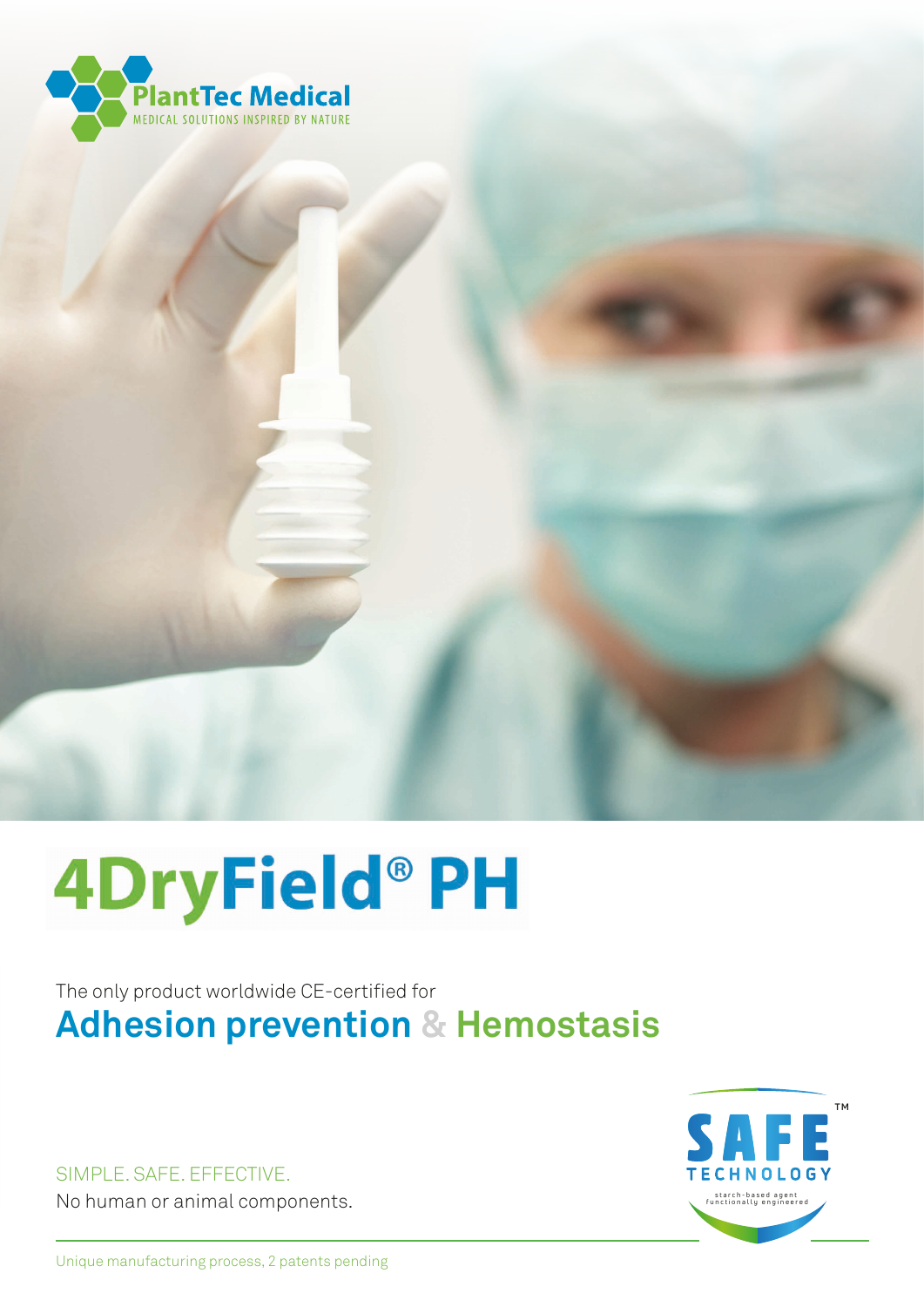# **Adhesions**

Common, chronic and costly

# Causes of adhesions

- $\cdot$  Surgical trauma<sup>1,2</sup>
- Inflammation $1,2$
- Endometriosis $1,2$

# Clinical consequences

- Main cause of chronic pain<sup>3</sup>
- Main cause of secondary female infertility<sup>3,4,5</sup>
- Main cause of small bowel obstructions<sup>3,4,5</sup>
- Re-operations (in 33-35 % of patients within 10 years) $5,6$



# Economic consequences







severe **burden** for patient and surgeon<sup>5,12-14</sup>



44,3 % of **readmissions** directly or possibly related to adhesions<sup>5</sup>

1. Ahmad et al. 2015 Cochrane Databse Syst Rev, 2. Diamond & Freeman 2001 Hum Reprod Update, 3. Parker et al. 2007 Colorectal Dis, 4. Attard & MacLean 2007 Can J Surg, 5. Ellis et al. 1999 Lancet, 6. Parker et al. 2001 Dis Colon Rectum, 7. Menzies & Ellis 1990 Ann R Coll Surg Engl, 8. Operative Laparoscopy Study Group 1991 Fertil Steril, 9. Diamond 2000 Springer-Verlag, 10. Bizer et al. 1981 Surgery, 11. Suter et al. 2000 Surg Endosc, 12. van Goor 2007 Colorectal Dis, 13. Parker et al. 2005 Colorect Dis, 14. Hirschelmann et al. 2012 Arch Gynecol Obstet, 15. Wilson et al. 2002 Colorect Dis, 16. Tingstedt et al. 2007 Br J Surg, 17. Sikirica et al. 2011 BMC Surg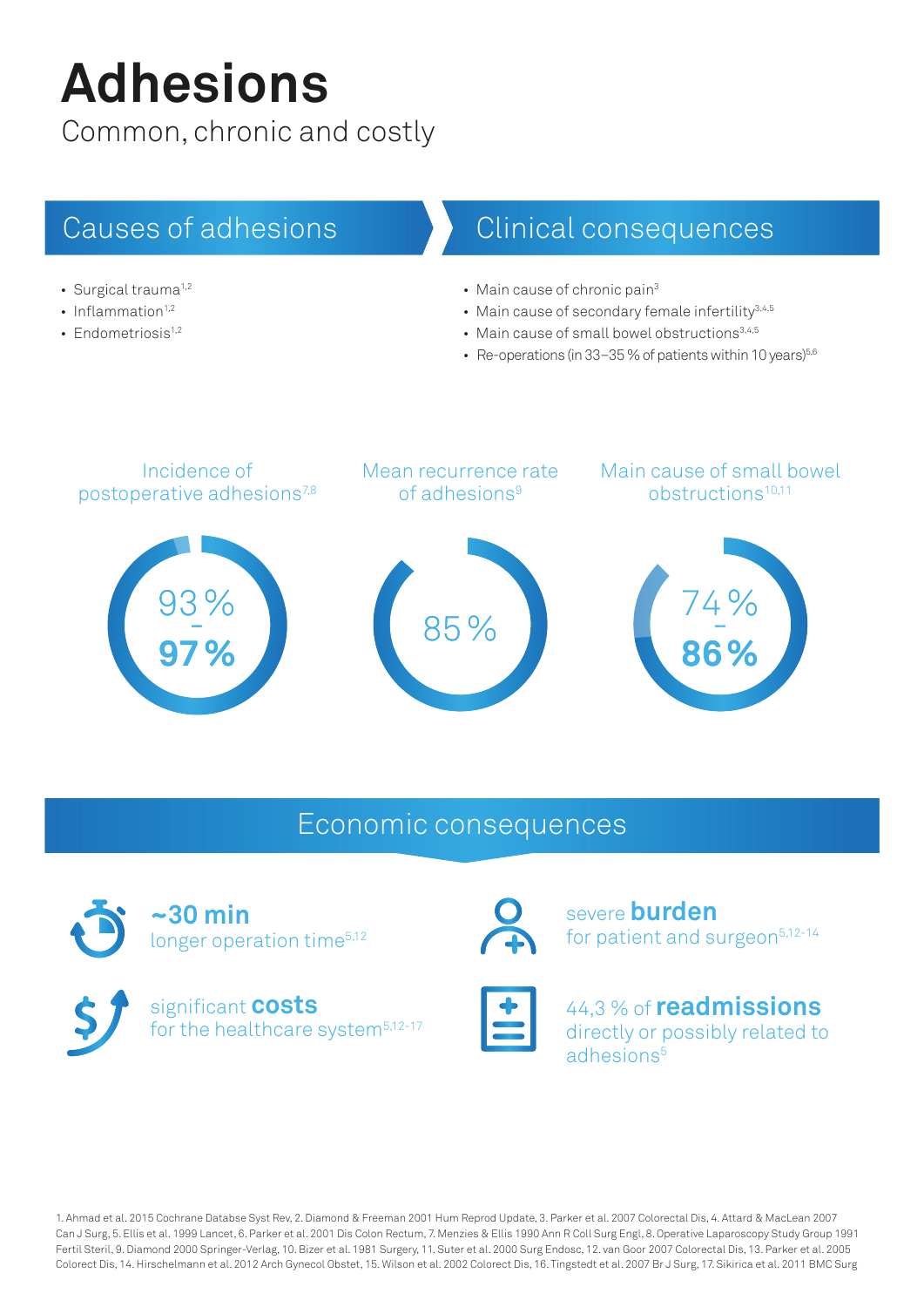# **4DryField**® in powder form

#### Immediate hemostasis

**> Acceleration of the coagulation cascade.**

**Clotting time** [s], 50 % HAES-diluted blood





**Max. clot firmness** [mm], 50 % HAES-diluted blood

- 4DryField® significantly accelerates clotting time, even in diluted blood. 18
- 4DryField® significantly increases clot firmness, even in diluted blood.18

# **4DryField**® as a gel



4DryField® as a gel significantly reduces adhesion formation by 93 %.19

4DryField® absorbs many times its own mass in liquid within a few seconds. Thus, the coagulation cascade is accelerated.

### 1. Cleaning & Drying 1. Application

The area of bleeding to be treated should be as clean and as dry as possible.



### 2. Application

Direct application of **4DryField®** powder on the area of bleeding. If necessary, apply pressure with a gauze pad.



### 3. Bleeding stopped

If used, moisten gauze to remove.



The gel barrier is retained only for the duration of mesothelial healing.

**It is important that the gel is free of blood!**

Evenly cover the wound area with **4DryField®** powder.



### 2. Gel transformation

Sprinkling with isotonic saline solution until the powder is transformed into a gel.

### Gel dosage

Depending on application field and required viscosity 20–60 ml of saline solution per 5 g of **4DryField®** powder.